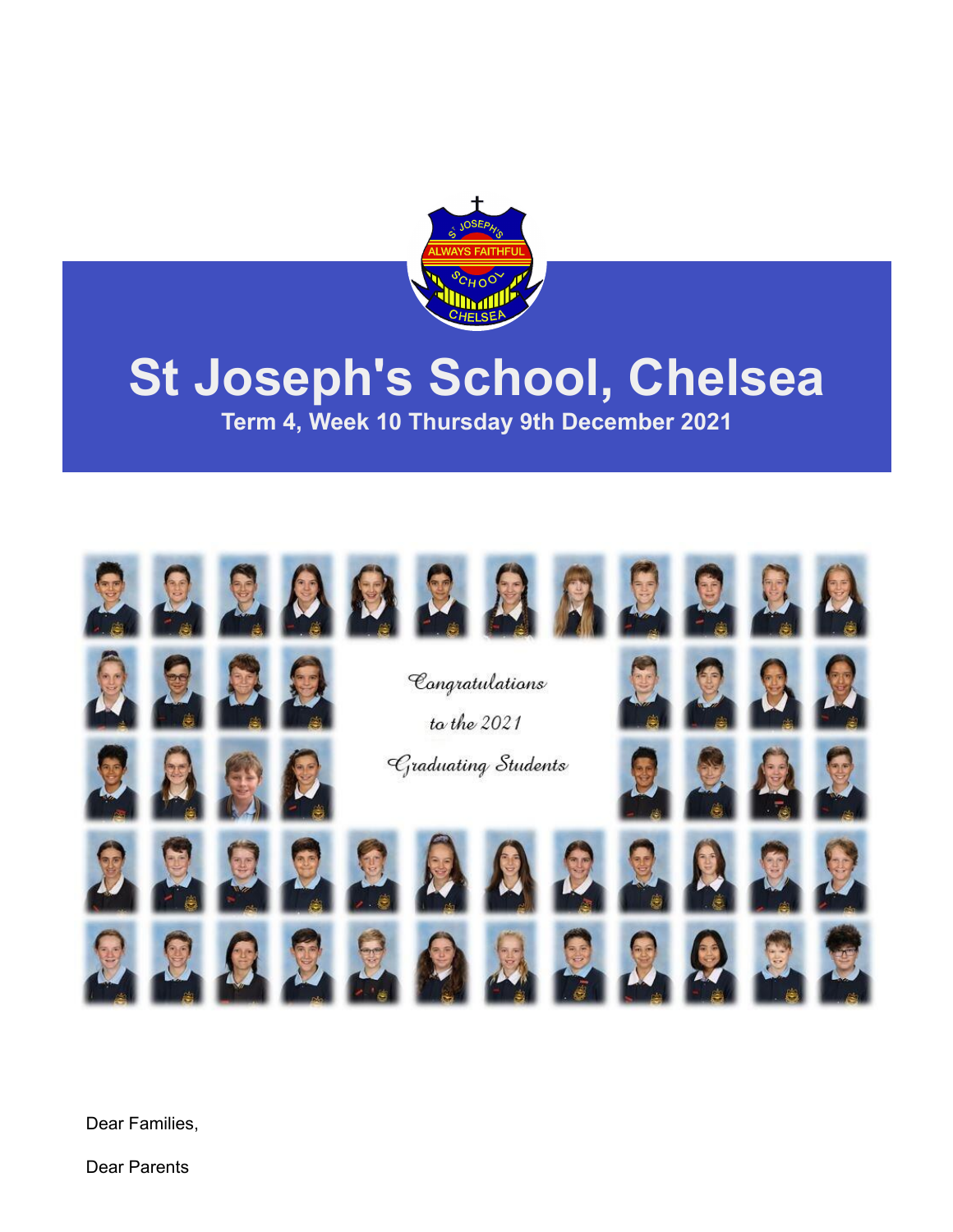What a year and what a finish. We had done so well and nearly made it to the end of the year and then on Monday our first cases of COVID were confirmed. Six classes have been impacted significantly and the cases are now at 11 across the school.

Many families have spoken and emailed me about their concerns and wanting to get to the end of the year unscathed so they can enjoy Christmas and holidays with family.

Some of the positive cases have not been at school since Friday, some Monday and some Tuesday. All of the cases are from the classes that have been asked to be tested.

The advice from DHS is that when a positive case is detected then those who have spent more than two hours in a group need to be tested. Hence we are managing our mixing indoors but outside is not an issue. Those children then need to have their negative test uploaded via Operoo before they return to school. This is followed by a rapid antigen test each day for 5 days before they come to school.

Families are limiting and managing when they send their child to school. They have my complete support. Children can come in to meet the teacher on Monday, outdoor excursions, graduation assembly and can be collected after the event. We just need to manage our time and exposure.

I understand this news will be concerning for many of you. I want to assure you we are doing everything we can to ensure the health and safety of our whole school community. MACS has advised us that, as per Department of Health protocols, as the necessary cleaning is taking place, it is very safe for your child to be onsite. St Joseph's will continue to take every possible precaution.

As a reminder, if you or anyone in your family develops even the mildest of symptoms, please get tested. If you need to get tested, please check coronavirus.vic.gov.au for up-to-date information about waiting times at testing sites across the state.

Please be aware that we cannot provide information about the person who has tested positive for COVID-19 and I ask that you respect their privacy.

We will continue to keep you informed as further updates become available.

More information regarding coronavirus and schools is available at coronavirus.vic.gov.au.

As a result of the recent positive cases we are adjusting the end of year events.

As I mentioned earlier many families are taking the precaution of limiting the children's attendance so they can all be safe for Christmas. We totally understand. We are still here supporting the children as best we can at this time. If parents want to pick up early and bring students in for certain events that is also okay.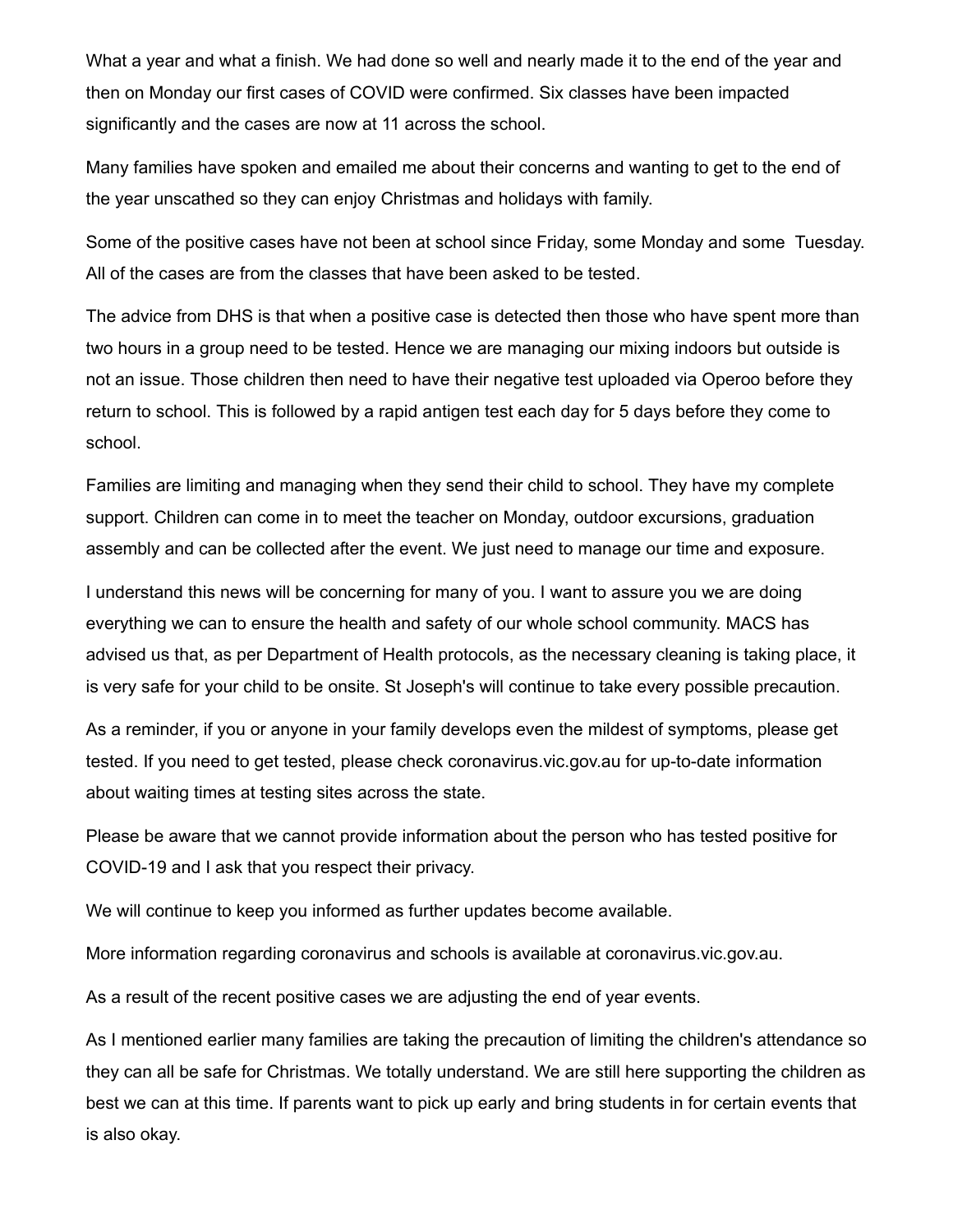1. No School Mass this afternoon.

2. Orientation for 2022 classes on Monday 9-10am will go ahead as planned as these sessions will be under an hour with all of our COVID protocols in place.

3. 1/2 Excursion to the park 11.30-1.30am on Monday will go ahead. Details on operoo.

4. Monday 13th December the Year 6 Graduation Assembly at 2.30 will go ahead outside with Double vaxxed parents welcome. We may be able to stream but we may not.

5. 9.30 Tuesday 14th December Prep excursion to park will go ahead. Details on Operoo.

6. Year 6 Excursion on Tuesday 14th December will go ahead. Details on Operoo.

7. Graduation Paraliturgy, dinner and presentations to go ahead outdoors from 6pm Tuesday 14th December.

8. Class lists went out this morning and reports will go home today via email.

#### **Chricken Helpers**

If any family would like to look after the chickens over the holiday period please email info@sjchelsea.catholic.edu.au

#### **Year 6 Graduation Disco**

This Sunday 12th December the Year 6 children will have their end of year Graduation disco from 6- 9pm in the school hall. Please complete the form if you have not already. Contact can be made with Margaret Tanner or Aleece Siliga if required,

#### **Medications**

If you have supplied the school with any medication for your child throughout the year could you please arrange to pick up the medication from the school office next week. If required in 2022 please provide the medication clearly marked with your child's name to the office in week 1 2022.

#### **2022 School Year**

Students return Monday 31st January. Preps will attend until lunch on Monday 31st January and Tuesday 1st February from 8.45am-1.00pm.

No school for preps or Year 1/2s on Wednesday 2nd February.

Take Care and Keep Safe

Gavan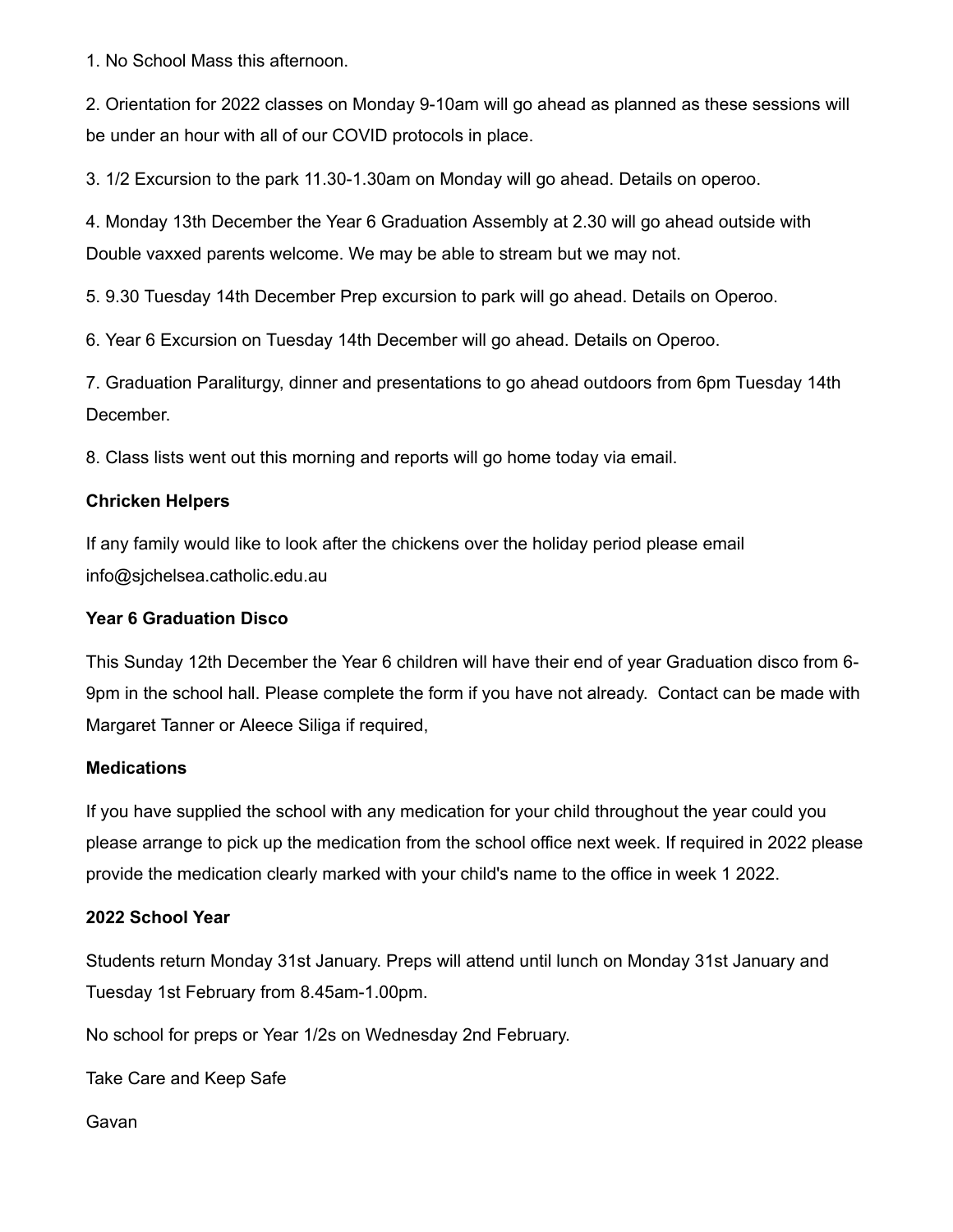### **Thank you from Franklin Foot**

Hello St Joseph's Community,

Like everyone else this has been a very challenging year for our family.

I have found myself in quite a vulnerable position this year, and have had to rely solely on the St Joseph's community to see our family through. I have been totally overwhelmed by the love and generosity and overwhelming support shown to us by teachers, staff and other families.

I hope this makes the news letter because for me, I will never be able to thank these people for all that they have done, but I just want to say how lucky we are at St Josephs, to have such a beautiful community, and with a covid outbreak and the like to end the year on.. it is very easy to forget to give thanks and be grateful for all the beautiful people around us.

Thank you beautiful people.

## **St Joseph's OSHC 2022**

We are pleased to announce that from the beginning of 2022 St Joseph's will have OSHC onsite in the school hall.

- Name of Program: St Joseph's Catholic Primary School OSHC
- Enrolments for 2022 will begin on Wednesday 8th of December 2022 an email will be sent to existing families regarding enrolments. For new families please visit <https://www.kingston.vic.gov.au/Services/Family-and-Children/Before-and-After-School-Program> to enrol.
- The Before School Program will remain onsite at Chelsea Primary School unless demand increases. Please complete this form in regard to finding interest for Before School Care onsite at St Joseph's. [Before School Care Use in 2022 at St Joseph](https://forms.gle/C3SnKUDZnK6oqNWg6)
- After School Care will begin, onsite at St Joseph's on Monday 31st January 2022.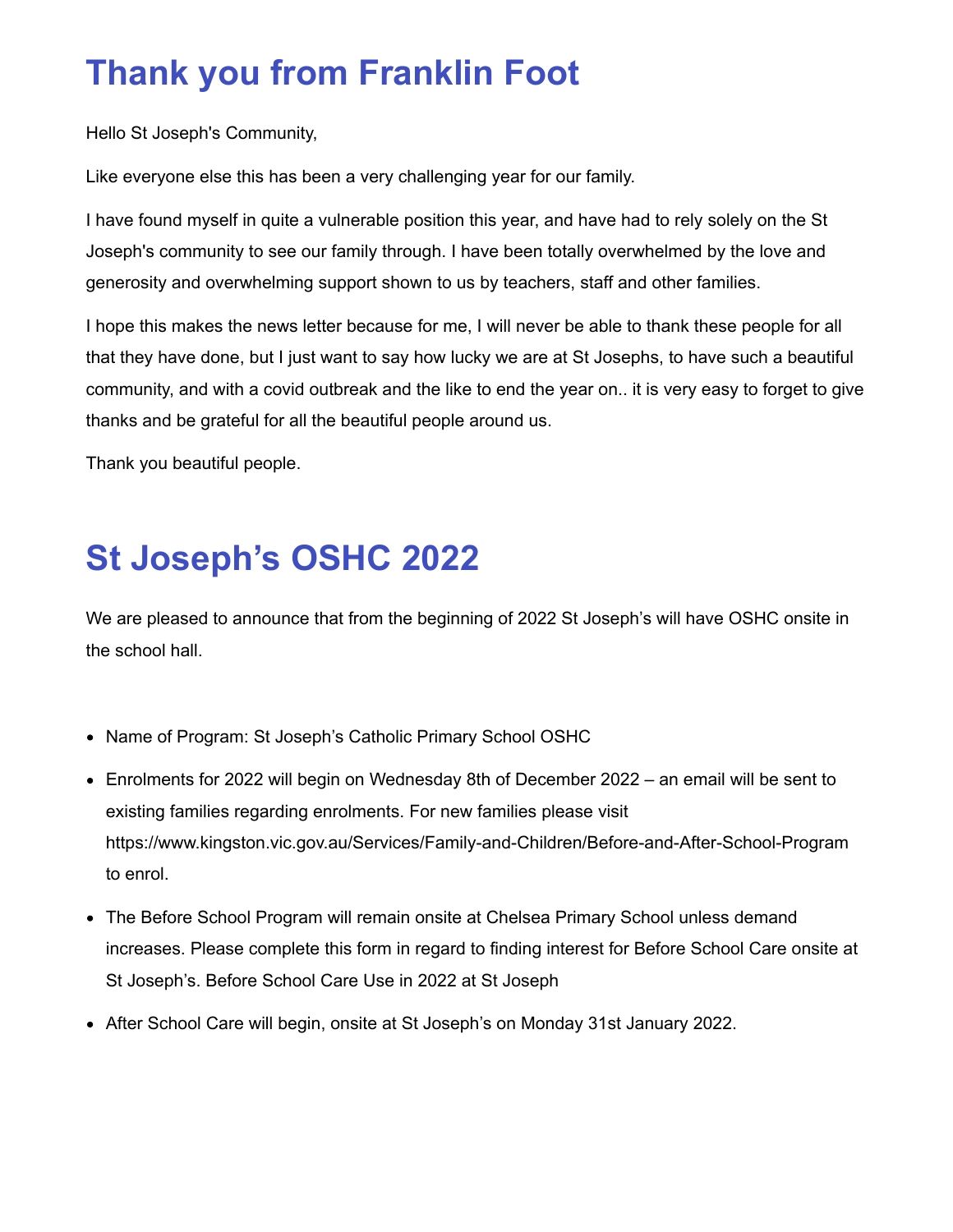|               |                         | Hamper List 2021        |               | St Joseph's School, Chelsea Christmas |         |
|---------------|-------------------------|-------------------------|---------------|---------------------------------------|---------|
| Family Number | <b>Adults</b>           | Children                | Girls         | Boys                                  | CLASS   |
|               | 1                       | 2                       | 14            | 5                                     | PrepLR  |
|               | $2^{\circ}$             | 2                       | $16 -$        | 5                                     | 1/2OF   |
| ä             | 1                       | $\Delta$                |               | 9,5,2,1                               | 5/6BC   |
|               | $\overline{z}$          | $\overline{2}$          |               | 9,2                                   | 1/2DR   |
| 5             | 1                       | $\overline{2}$          | 14,12         |                                       | 3/4CM   |
| 6             | $\overline{\mathbf{z}}$ | 5                       | 15            | 17,9,7,8mths                          | STAFF   |
|               | $1\,$                   | 3                       | 14            | 17,16                                 | 3/4s    |
| 8             | 1                       | 1                       | 14            |                                       | 5/6KG   |
|               | $\mathbf{z}$            | $\overline{2}$<br>Ţ.    | $\frac{1}{2}$ | 3                                     | Prep CG |
| 10            | $\mathbf{1}$            | $\overline{2}$          | 8             | 14 <sub>1</sub>                       | 1/2B    |
| 11            | $\mathbf{1}$            | З                       | 5             | 8.3                                   | 1/25    |
| 12            |                         | $\overline{2}$          | 7             | 13                                    | 1/2MA   |
| 13            | 1                       | $\overline{\mathbf{z}}$ | 11,8          |                                       | 3/41C   |
| 14            | 1                       | ä                       | 14,3          | 16                                    | 5/6B    |
| 15            | 1                       | 2                       | 10,8          |                                       | 34W     |
| 16            | $\mathbf{1}$            | 2                       | 15            | 9                                     | 56AB    |

### **Christmas Hampers**

Each year we make up hampers for needy famiies in our area. THis helps St Vincent de Paul distribute nearly 100 hampers at this time. Your child will come home with the ages and grades of the children in the family their class is collecting for.

We would like all donations in by today so we can distribute them before the end of the following week.



### **Lost property**

We have quite alot of lost property including the prescription glasses on the attached photo. Could you please encourage your child to search the lost property basket for any lost items before the end of term. All unclaimed uniform will be donated to the uniform shop and glasses disposed of.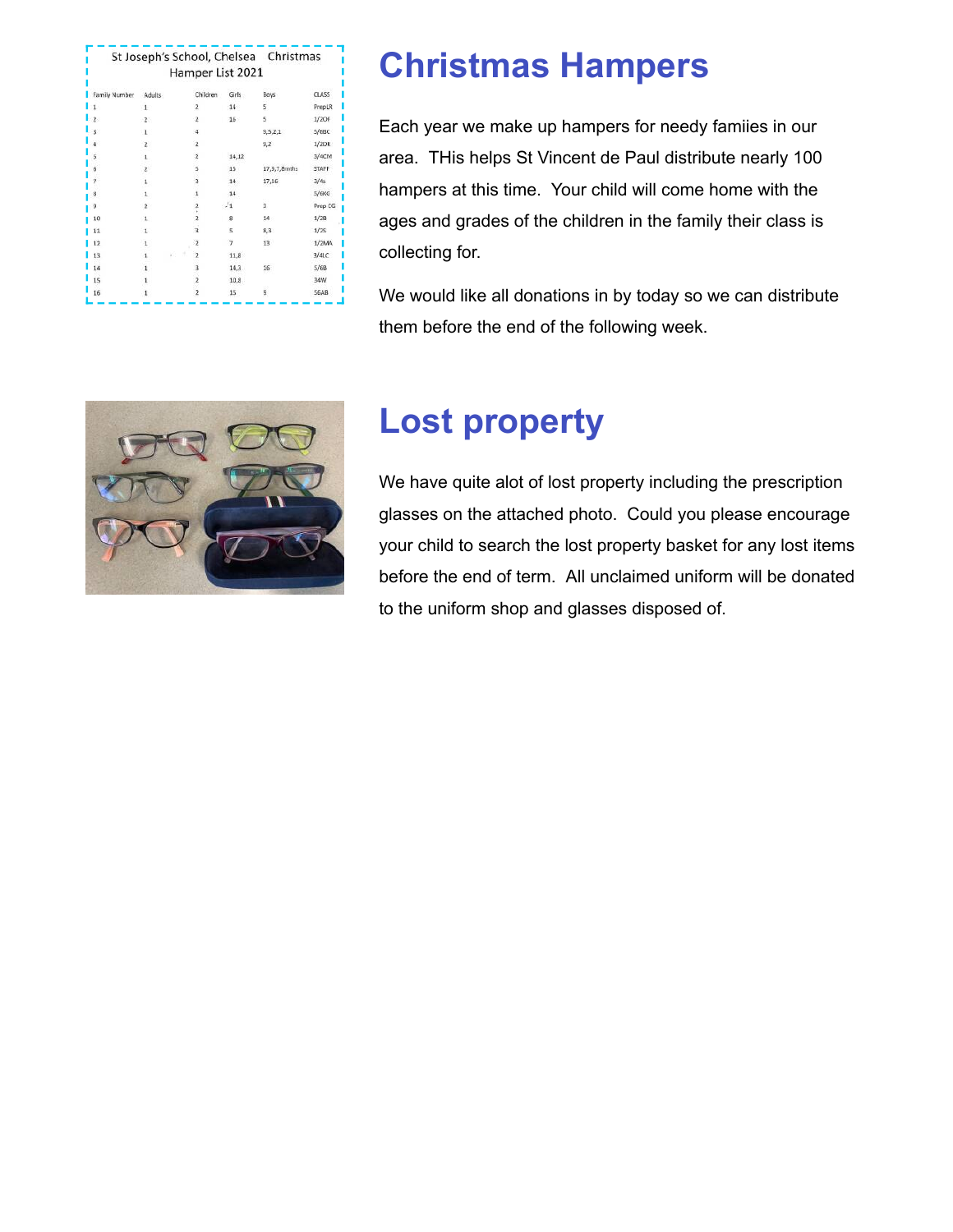

Friday 24 December

6pm (5.30pm Carols) DOUBLE VACCINATED STATUS - no limits in attendees number 9pm (8.30pm Carols) DOUBLE VACCINATED STATUS - no limits in attendees number

Saturday 25 December

9am at vaccination status unknown - max 50 people (unless restrictions change) 11am DOUBLE VACCINATED STATUS - no limits in attendees number. The Families Choir will be attending this Mass.

If any children would like to join the choir please contact the parish office on 972 2211 chelsea@cam.org.au.

All of the above is subject to any government restrictions that may be introduced.

Office contact 9772 2211



### **PSW new price list**

Please find PSW's new price list attached.

**[Download](https://enewsletter.coralcommunities.com/download?file=/file_module/23506/file_download_23506_4481462279.pdf)**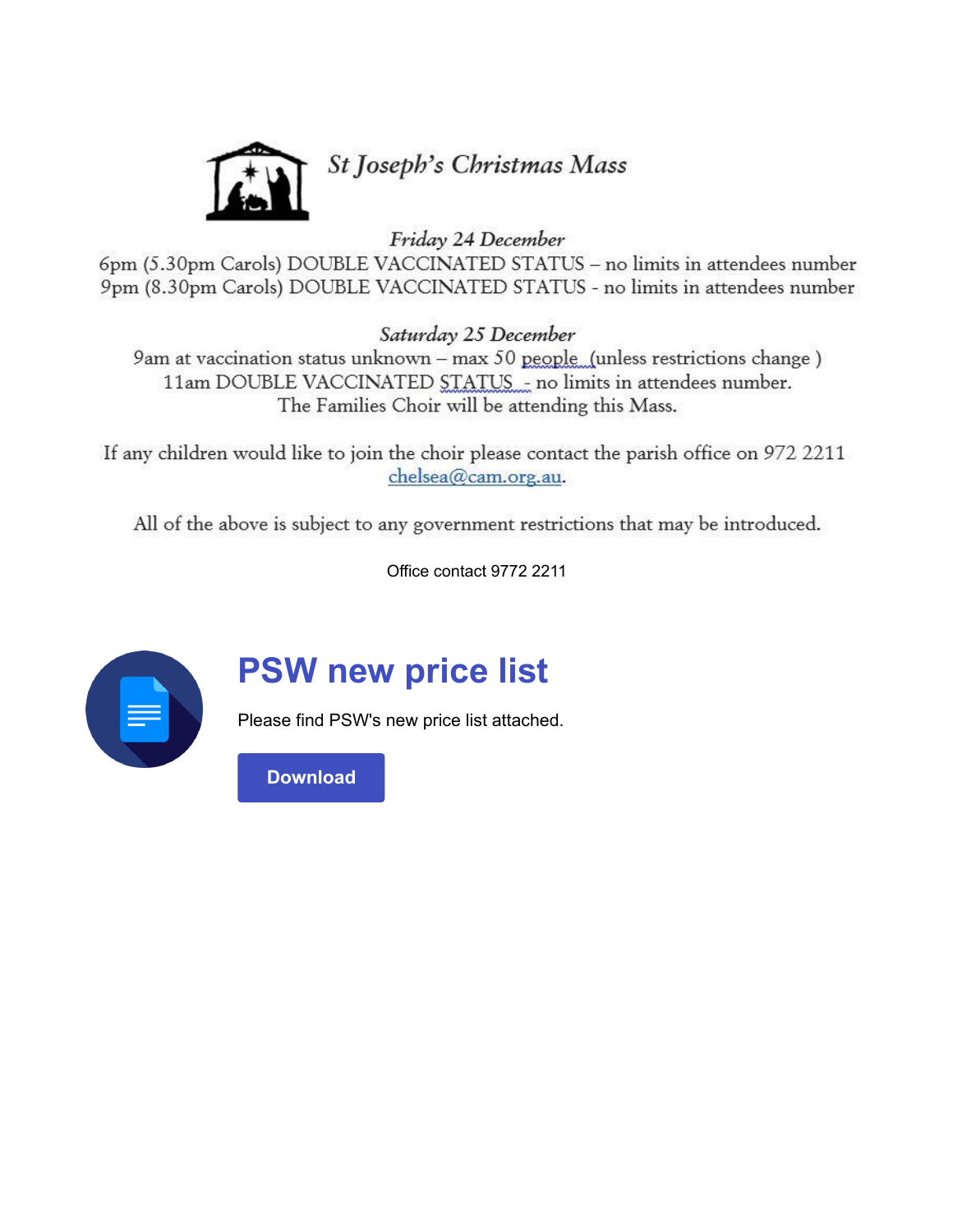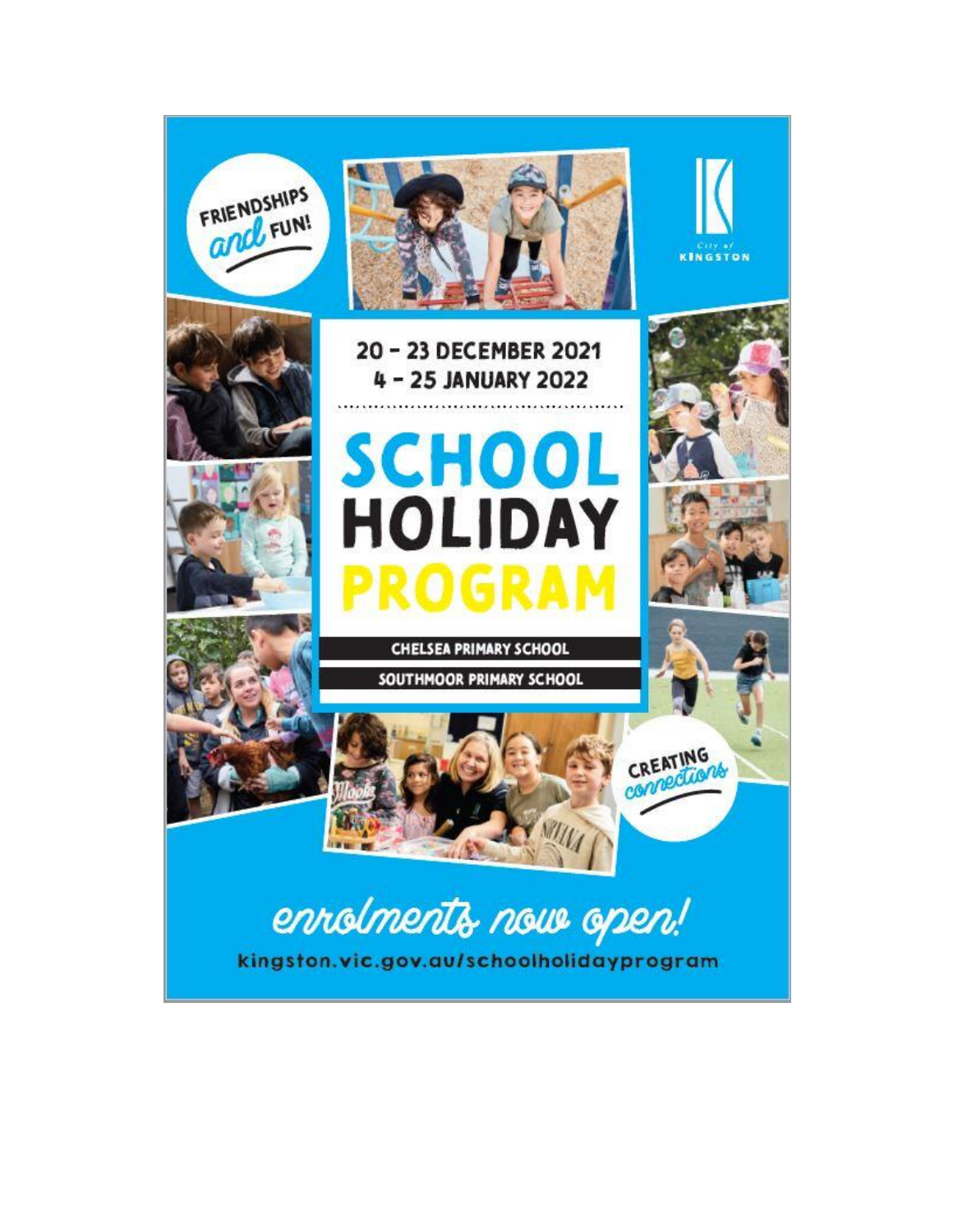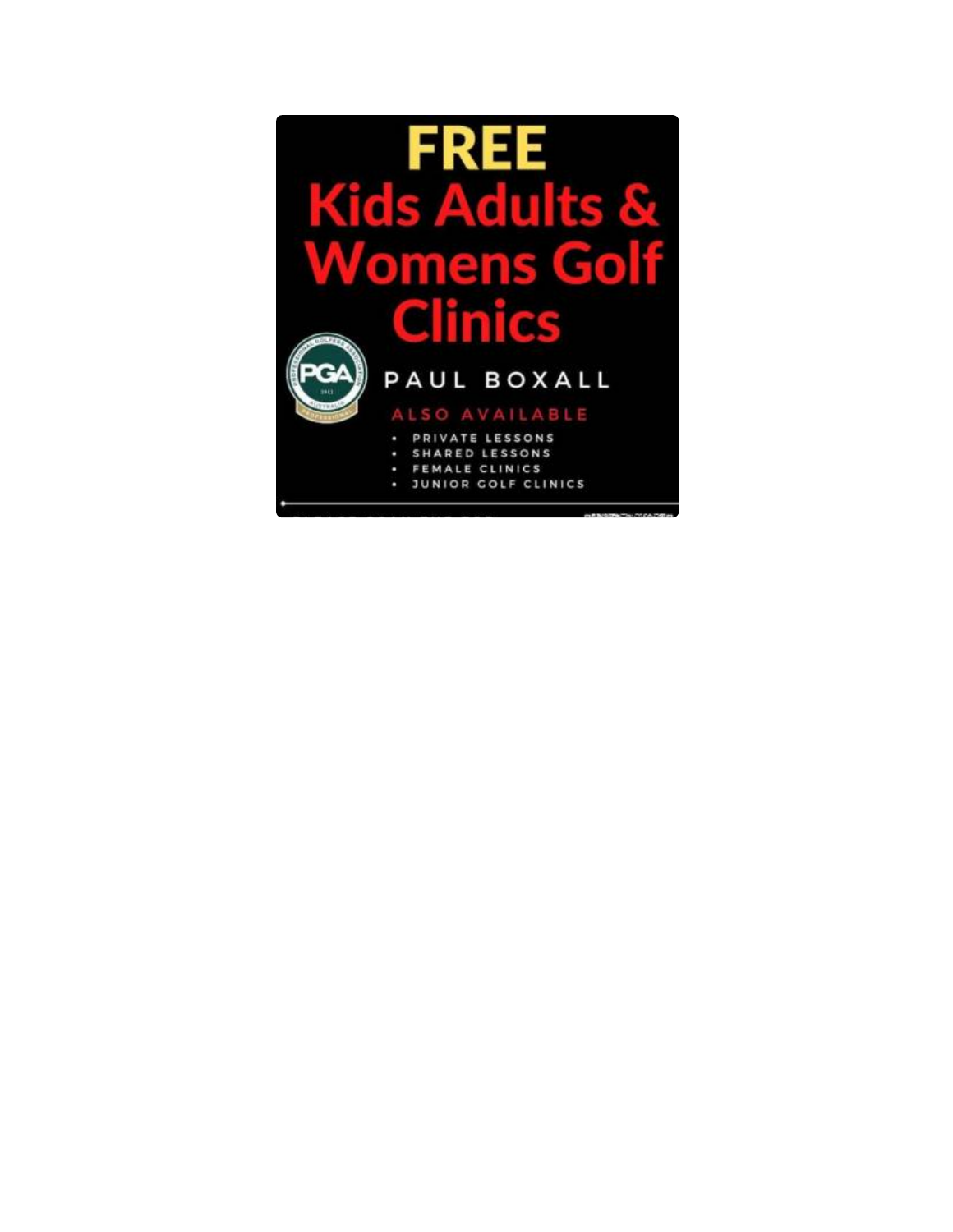### **Chelsea Community Support Services**



#### **Chelsea Community Support Services**



#### **CHRISTMAS IS COMING**

Chelsea Community Support are offering a Christmas voucher to all singles and families in our catchment who need assistance with Christmas food and toys.

If you need help for Christmas, come in and register for a hamper. You need to attend the service to be placed on the Christmas list, the list will open 1st November 2021.

Collection of hampers scheduled for 22nd and 23rd December 2021

Monday-Friday 9:30am-3:00pm \*closed public holidays

Do you need help with School Costs?  $\ast$ 

2021 School year.

- Address: 1a Chelsea rd., Chelsea 3196 Email: info@chelsea.org.au Web: www.chelsea.org.au
- $\ast$ Call or Drop in to make an appointment with our **Support Worker**

We are running a School Relief Program for the

SUBURBS WE COVER Carrum, Bonbeach, Patterson Lakes, Chelsea, Chelsea Heights, Edithvale, Aspendale, Aspendale Gardens and Waterways.

 $*$ 

### **2021 Term Dates**

**Term 4**

#### **Week 10**

Fri 10th Dec - NO 2.15 End of Year Whole School Mass

(double vaccinated parents welcome)

- Sun 12th Dec Yr 6 Graduation disco in hall 6-9pm
- **Week 11**
- Mon 13th Dec 9-10am Meet 2022 teacher
	- 11.30 1.30 Year 1/2 Excursion to Bicentennial park